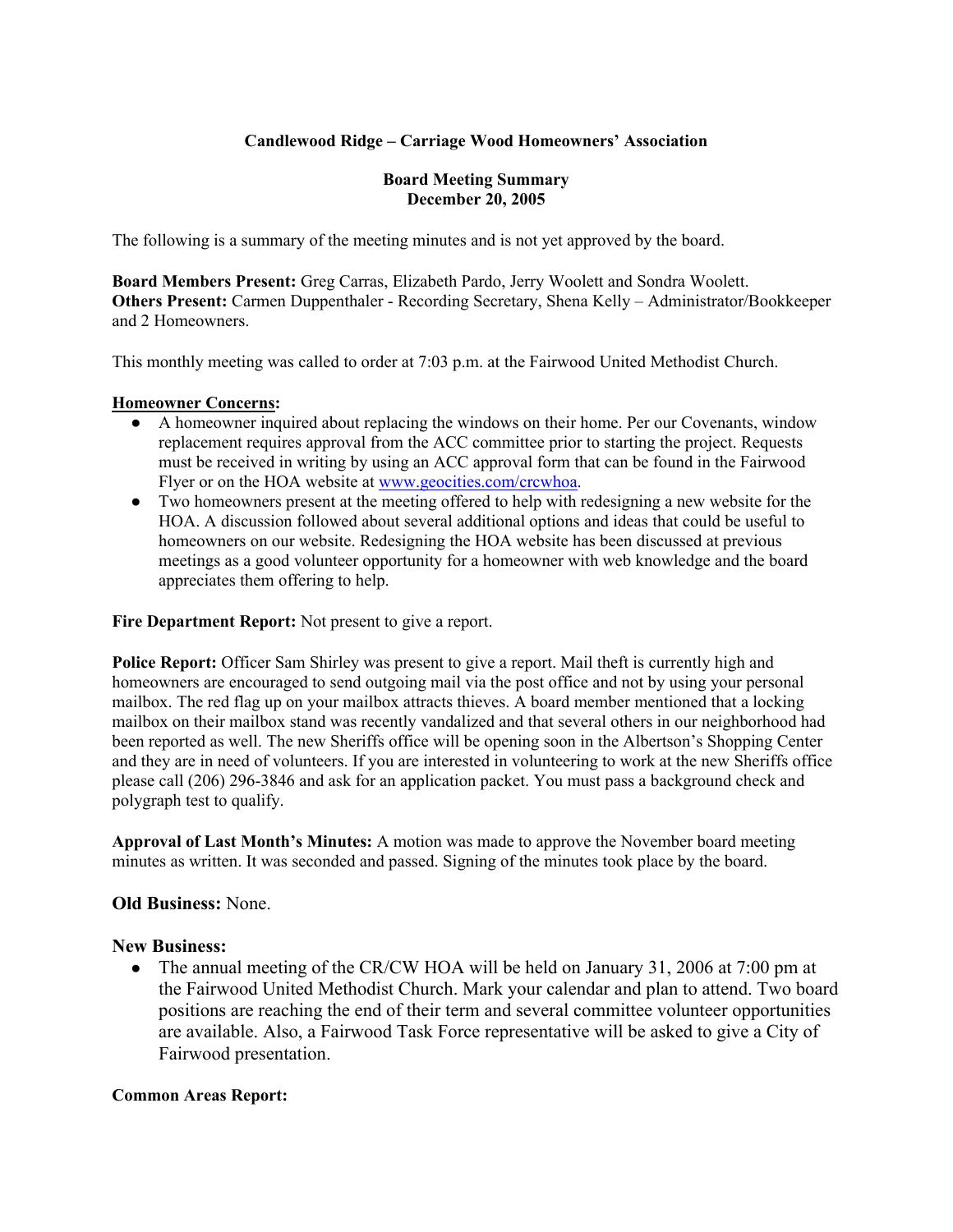• Some minor tree damage occurred in Candlewood Ridge Park during the recent windstorm. Canber has been asked to provide cleanup services.

**Architectural Report:** The ACC Chairman was not present at the meeting, however an updated ACC report was distributed and reviewed by the board. Since last month's meeting, 3 new applications were received and approved as follows: 2 Roofs and 1 Mailbox.

Three board members are now working on the ACC Committee and are up to date on processing application requests.

**Complaints Negotiations Report:** The Complaint Negotiation Chairperson stated that 1 new complaint was received and she continues to work with homeowners on the pending complaints that are in process.

All complaints must be received in writing and signed by the author. Your name, address and phone number must be included on the written complaint so that the HOA may notify you that the issue is being addressed. You may then mail your complaint to the HOA address at P.O. Box 58397, Renton, WA, 98058. Complaints are kept confidential and you will remain anonymous.

**Legal and Insurance Report:** Nothing new to report.

**Treasurer's Report:** The November Budget Comparison report was presented and reviewed. It was said the budget looked good and the HOA saved a large amount of money on the water bill this year by not running the sprinklers last summer. The final bill was paid to the contractors for completing the path repair in Candlewood Ridge Park.

## **Committee Reports:**

## **Capital Improvement Committee –**

● Work has been completed in Candlewood Ridge Park as follows. The asphalt path was repaired, bridge repaired, new barrier plants installed along the stream and removal of the old big toy have all been completed. An email has been received from King County DDES indicating the final inspection was completed and the work approved. Written approval is to follow.

**The Welcoming Committee** – 18 welcome packets were delivered to new homeowners in November. 4 were in Carriage Wood and 14 in Candlewood Ridge. If you are new to the neighborhood and would like an HOA information packet, call the HOA phone number at (425) 227-4227 and leave a voice message or send an email to crcwhoa@hotmail.com.

**Block Watch Committee** – If you are interested in resurrecting this important committee please contact the HOA. Volunteers for block watch captains are needed. (425) 227-4227. You can also call the King County Sheriff's Office Fairwood location at (206) 296-3846 to get information on setting up a Block Watch Program.

**Special Topics:** Web and Email address: Email - crcwhoa@hotmail.com Web - www.geocities.com/crcwhoa